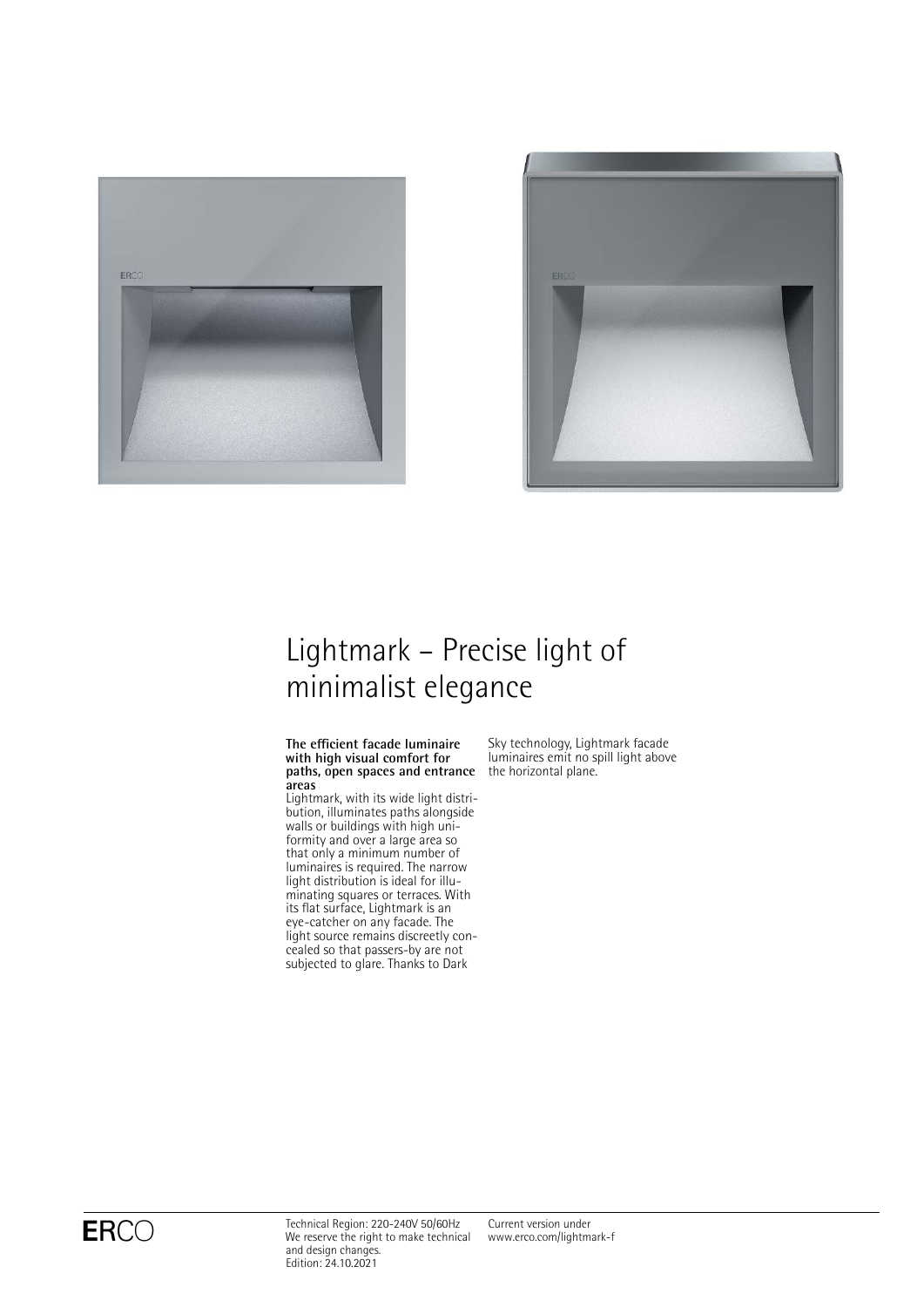

#### **Structure and characteristics**

The features described here are typical of products in this range. Special ver-sions may offer additional or varying features. A comprehensive description of the features of individual products can be found on our website.

**1 ERCO Spherolit lens** – Light distributions: wide beam or deep beam

### **2 ERCO LED-module**

- High-power LED: warm white (3000K) or neutral white (4000K) – Collimating lens made of optical
- polymer

### **3 Cover (recessed luminaire)** – Graphit m

- 
- Corrosion-resistant cast aluminium,
- No-Rinse surface treatment Double powder-coated
- Optimised surface for reduced accumulation of dirt – Covered or flush mounting detail
- Flush mounting detail: non-reflective safety glass
- **4 Housing and mounting ring (recessed luminaire)**
- For recessed mounting in brickwork
- and dry-wall partitions Mounting ring: stainless steel Mounting bracket: metal, hot-dip galvanised. Clamp extension
- 1-30mm
- 
- Housing: polymer, black Connection cable 3x1mm²

### or

# **Housing and wall plate (surface-mounted luminaire)**

- Graphit m
- Corrosion-resistant cast aluminium, No-Rinse surface treatment
- Double powder-coated
- Optimised surface for reduced accu-mulation of dirt
- Non-reflective safety glass

# **5 Control gear** – Switchable

# **Protection mode IP65** Dust-tight and water jet-proof

**Variants on request<br>
– High-power LEDs: 3000K CRI 97 or<br>
2700K, 3500K, 4000K with CRI 92<br>
– Housing: 10,000 further colours<br>Please contact your ERCO consultant.** 



Design and application: [www.erco.com/lightmark-f](http://www.erco.com/lightmark-f)

2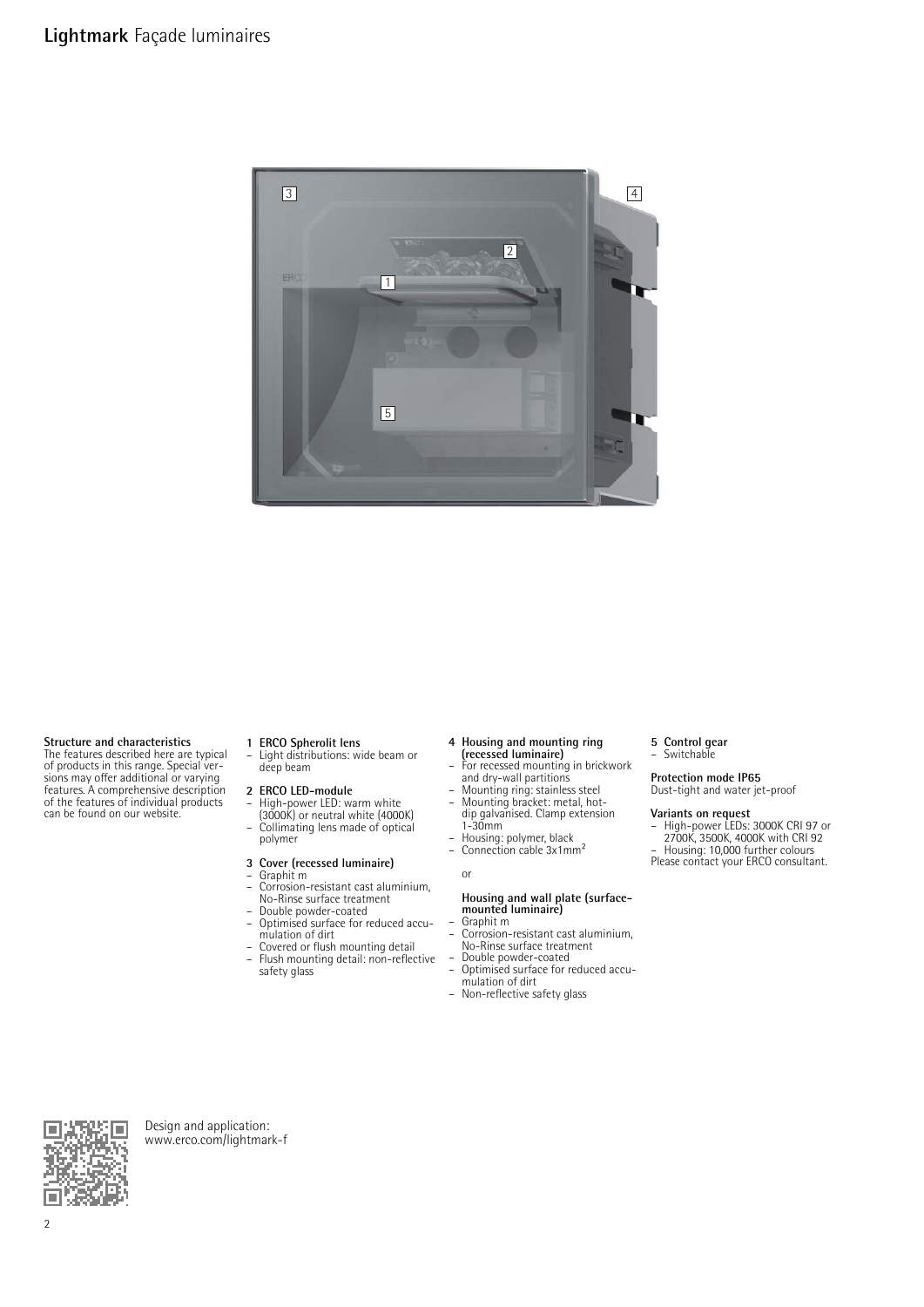### **Lightmark** Façade luminaires



**Different light distributions, wide or deep beam**

Floor washlights with a wide beam are ideal particularly for lighting pathways along walls and façades. Floor washlights with a deep beam are effective in illuminating open spaces such as squares or terraces.

#### **Special characteristics**



Different light distributions: wide or deep



Dark Sky technology



Excellent thermal manage- $\left(\cdot\right)$ ment EMC-optimised  ${\sf\mathcal{W}}{\sf\mathcal{W}}$ J Flush or covered mounting detail  $\overline{\phantom{0}}$ 



**IP65** 

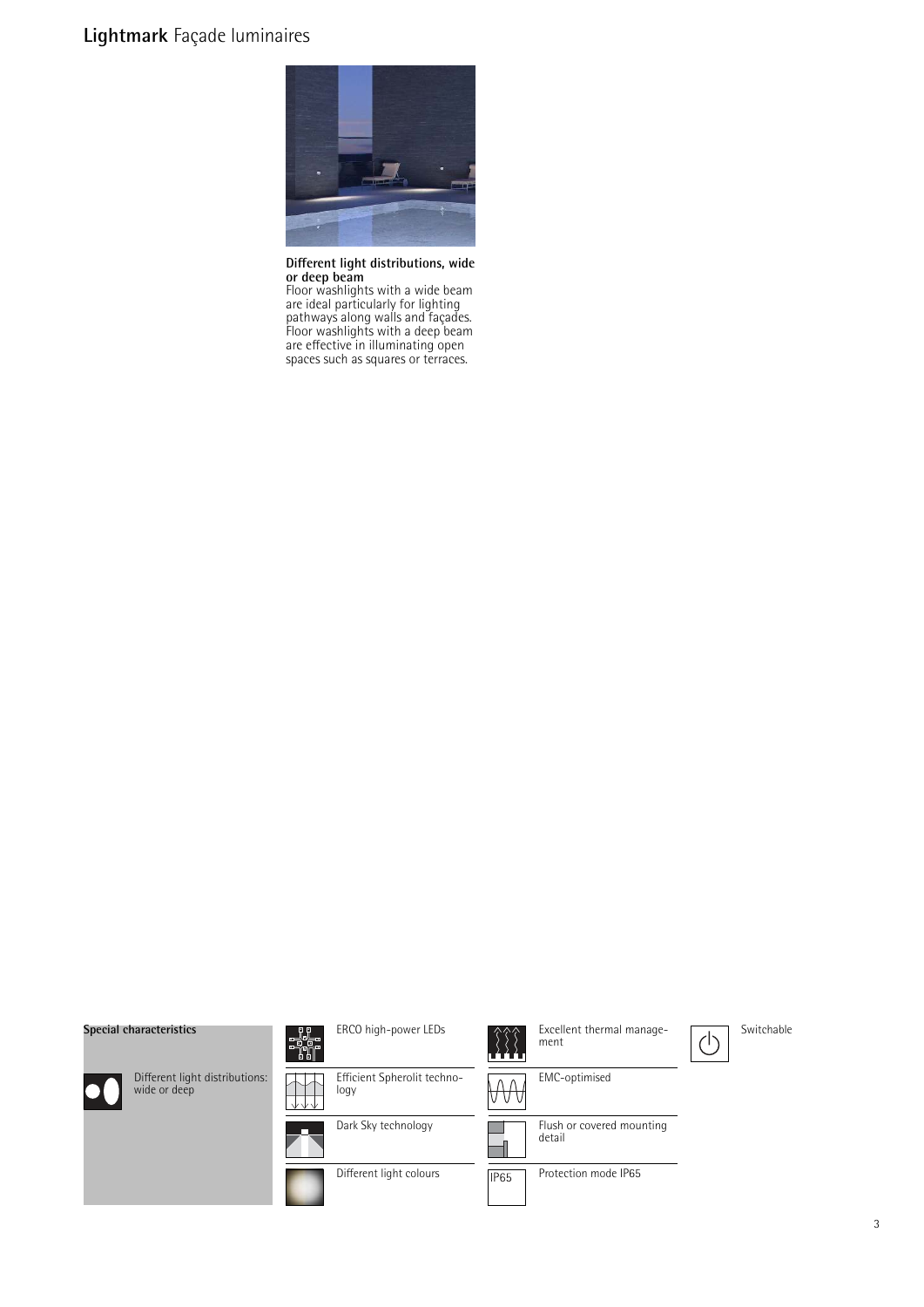### **Lightmark** Façade luminaires – Luminaire arrangement

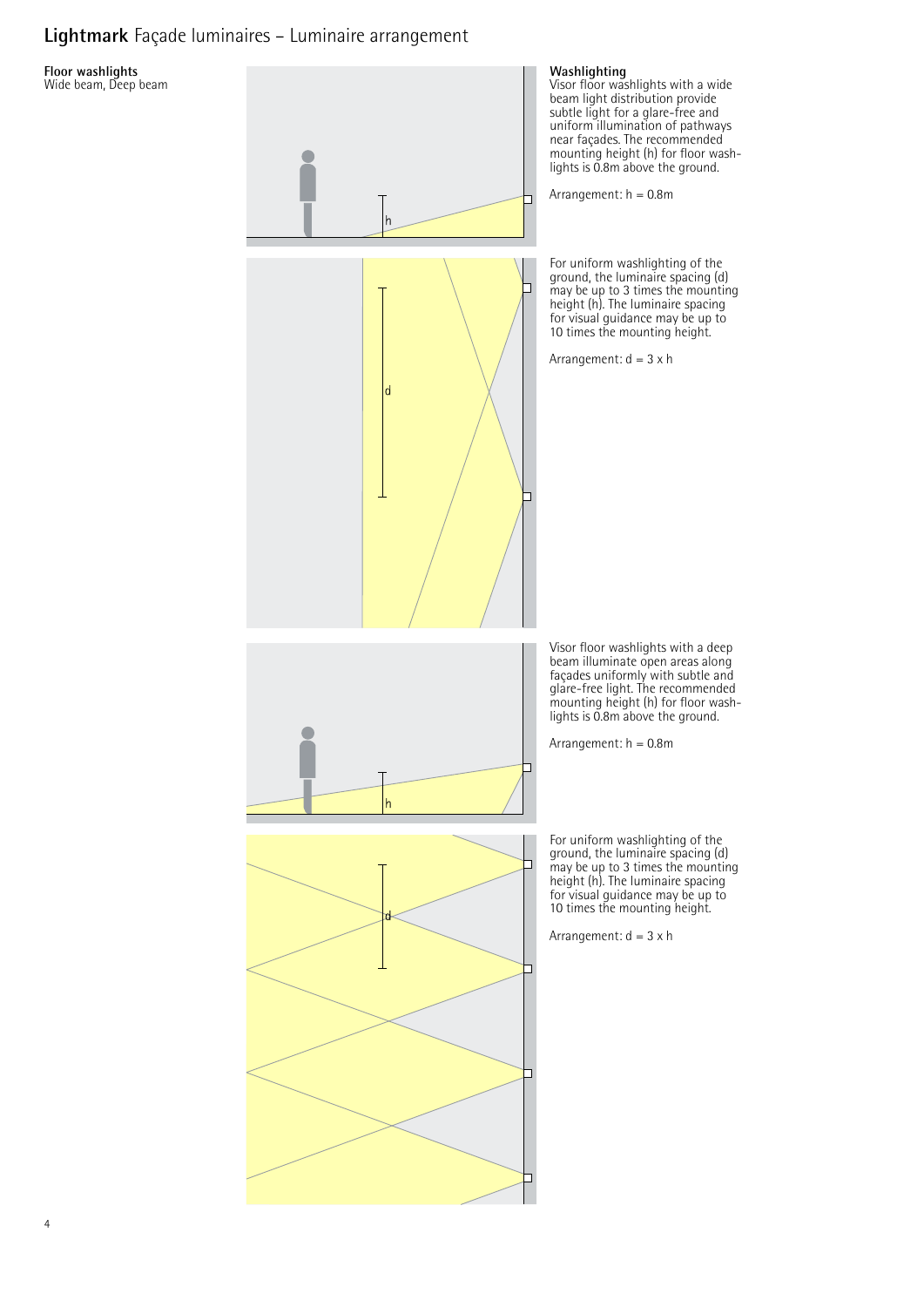RDS Radio Dimen-sione Suono headquarters, Rome. Archi-tecture: Nigel Ryan, Melbourne. Lighting design: Baldieri, Rome. Photography: Rudi Meisel, Ber-lin.





City tower, Gün-zburg. Lighting design: Con-planing GmbH, Günzburg. Photo-graphy: Sebastian Mayer, Berlin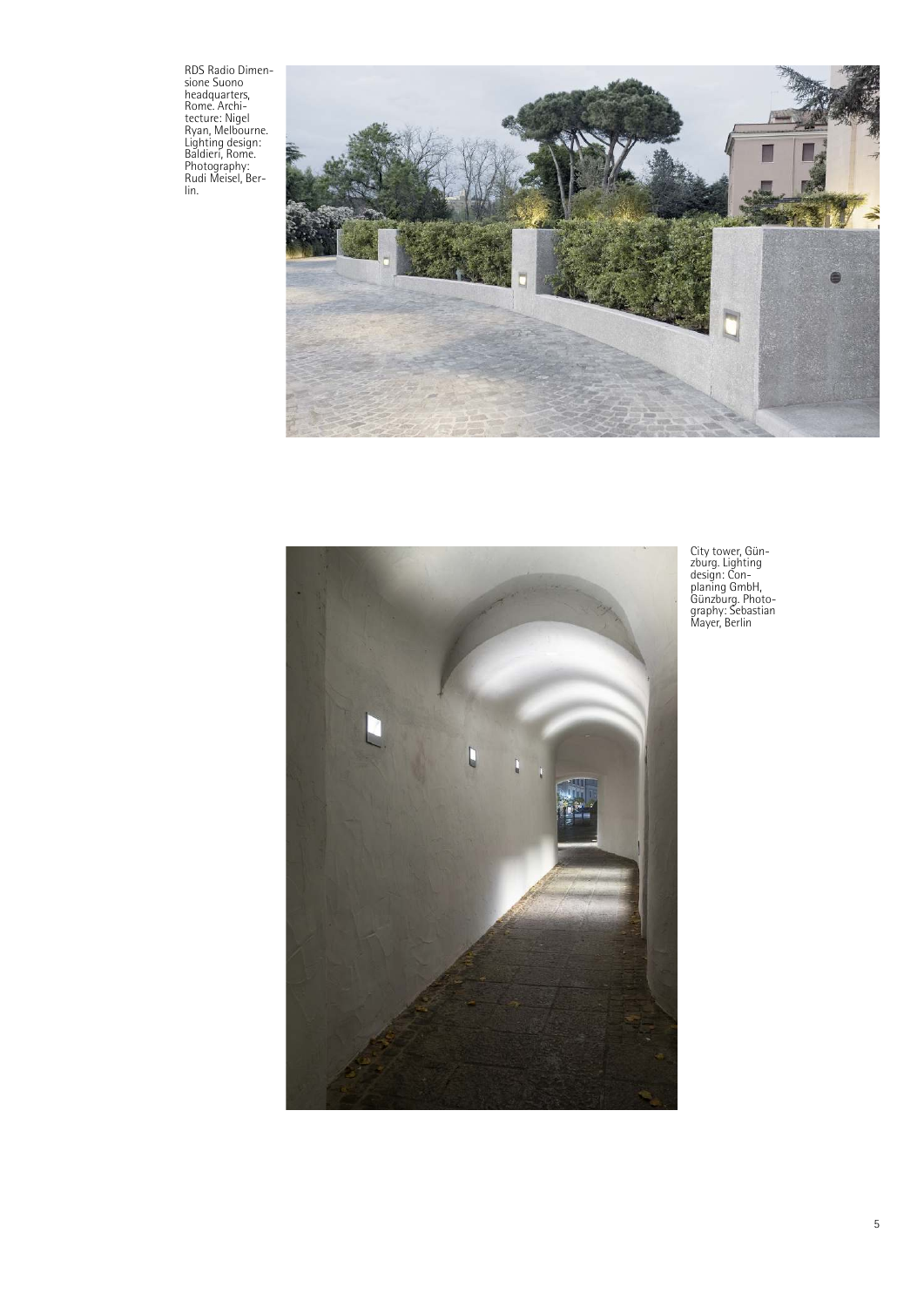## **Lightmark** Façade luminaires



**Accessories**

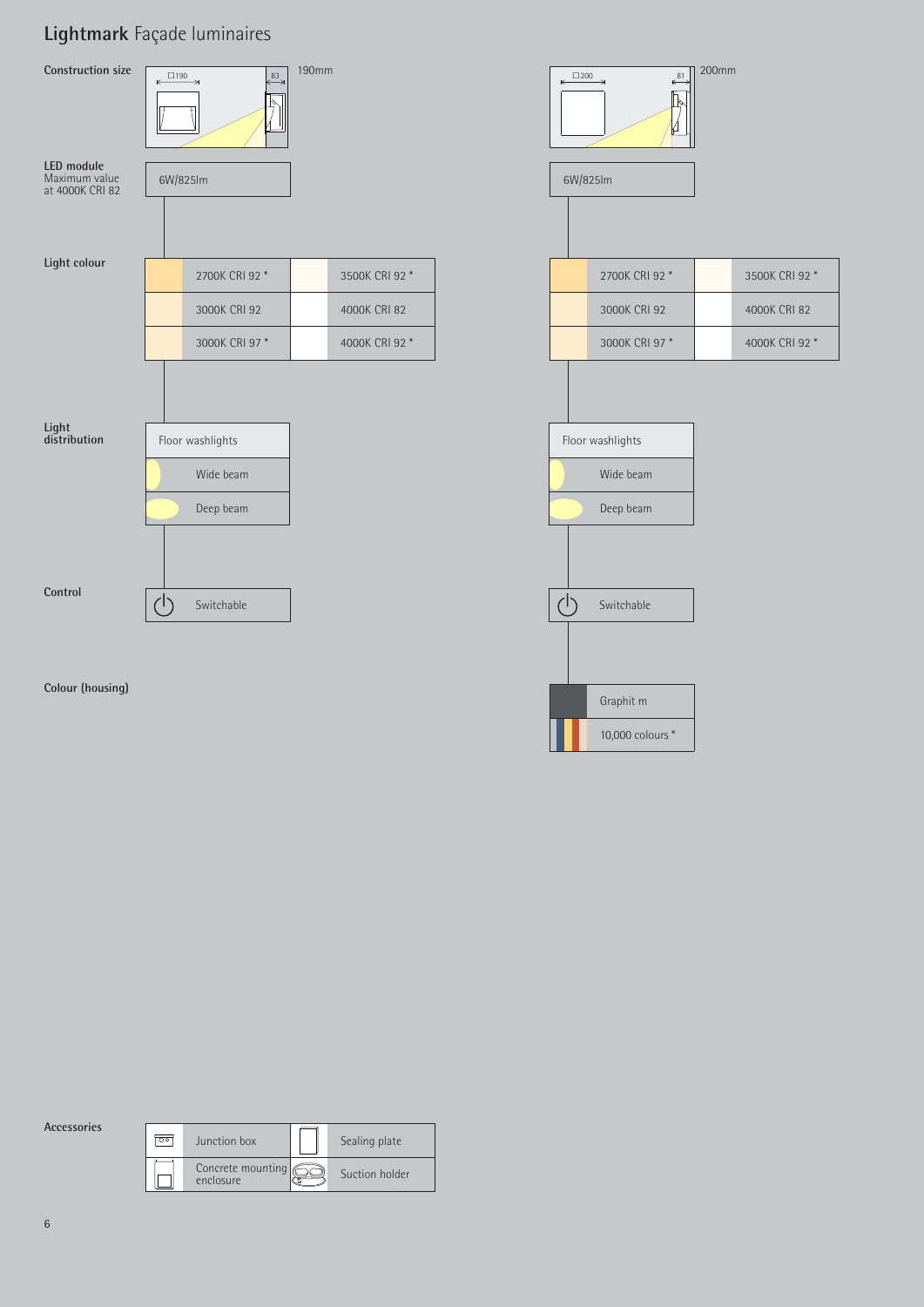

\* available on request Article numbers and planning data: www.erco.com/012922

Design and application: www.erco.com/lightmark-f